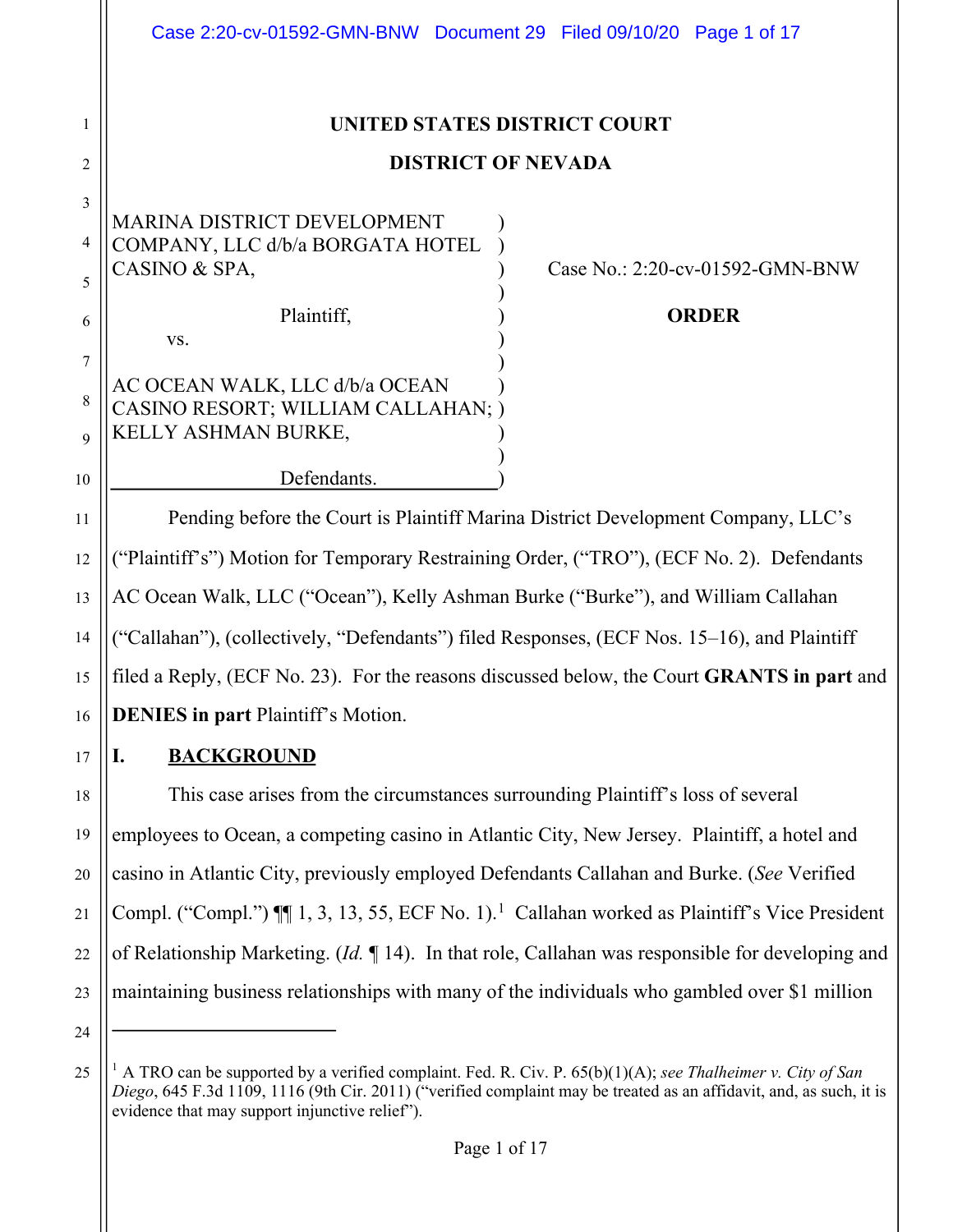1 2 per visit with Plaintiff. (*Id.* ¶¶ 15, 27). As a result, Callahan developed close personal relationships with Plaintiff's highest-level guests and learned their preferences regarding credit, large loss discounts, gaming rule changes, hospitality, and other considerations that provided Plaintiff a competitive advantage in having these players consistently return to its casino. (*Id.* ¶¶ 16, 18–19, 32). Callahan allegedly communicated with these individuals through his Plaintiff-issued cellphone, which Callahan has not returned in violation of Plaintiff's technology-use policies. (*Id.* ¶¶ 20–29). Plaintiff alleges that the phone contains "highly sensitive information in the gaming industry and is the exact type of information that could be used by ["Plaintiff's"] competitors to sway high level players and corporate clientele to patronize their hotels and casinos." (*Id.* ¶ 30).

Plaintiff alleges that the Employment Agreement between Plaintiff and Callahan subjected Callahan to restrictive covenants including non-solicitation, confidentiality, and noncompetition provisions. (*Id.* ¶ 33). Callahan's confidentiality agreement specifically identifies information that he acquires through relationships made in the course of his employment with Plaintiff as "Confidential Information" he is prohibited from disclosing to individuals outside of Plaintiff. (*Id.* ¶¶ 34, 43); (*see also* Callahan Employment Agreement ¶ 8, Ex. A to Compl., ECF No. 1-1). Callahan's non-competition agreement prohibits him, for a period of twelve months, from providing services to a competitor of Plaintiff that are in any way similar to the services Callahan performed for Plaintiff. (*Id.* ¶ 35–37); (*see* Callahan Employment Agreement ¶ 8.1). However, Callahan accepted a job with a competitor, Ocean, on or about July 22, 2020. (*Id.* ¶ 39). Plaintiff alleges on information and belief that Callahan's work for Ocean overlaps with the work he did for Plaintiff because he continues to manage high-level players' guest experiences. (*Id.*). Plaintiff further alleges that Callahan holds a sham-title of "Senior Vice President of Hotel Operations" to mask the similarity of his job duties. (*Id.* ¶ 40). Plaintiff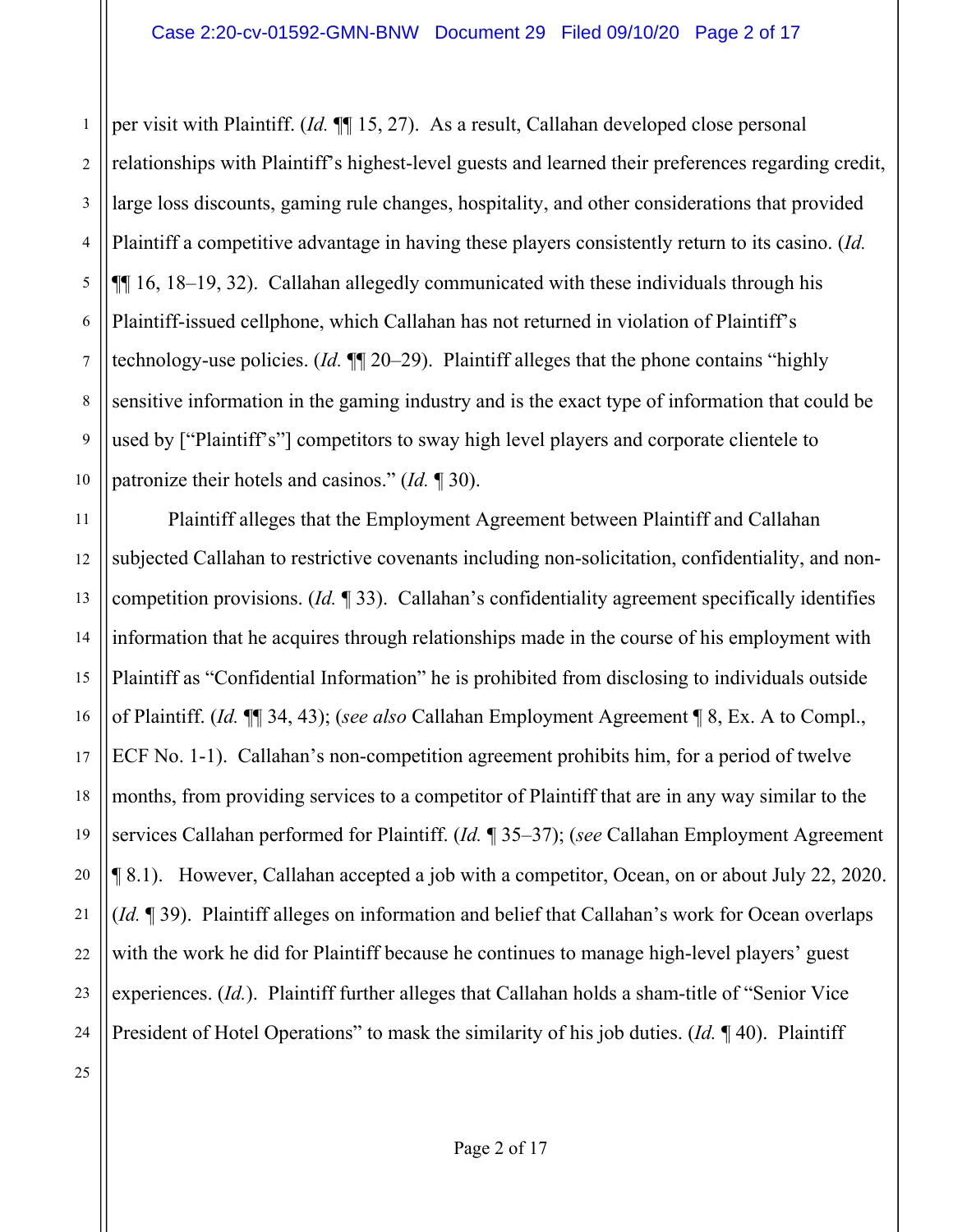2 alleges that Callahan has used Plaintiff's trade secrets that are in Callahan's inherent possession and on his smartphone in service of Ocean. (*Id.* ¶¶ 45–46).

3 4 5 6 7 8 9 10 11 12 13 14 15 16 17 18 Plaintiff also alleges that Callahan recruited five of Plaintiff's former employees to work for Ocean in violation of Callahan's non-solicitation agreement. (*Id.* ¶¶ 47–53). Plaintiff identifies Burke as one such employee. (*Id.* ¶ 54). Burke previously worked for Plaintiff as its Executive Director of Marketing. (*Id.* ¶ 57). As Plaintiff's employee, Burke's duties included "devising and executing marketing strategies including advertising, brand development, direct mail, promotional offers, special events and gift giveaways to direct revenues, including use of Company's M Life database." (*Id.* ¶ 58). Plaintiff alleges that, based on Burke's experience with Plaintiff, Burke has extensive knowledge of Plaintiff's customer database, which is highly valuable to competitors. (*Id.* ¶¶ 59–60). Like Callahan, Burke was also subject to nonsolicitation, confidentiality, and non-competition agreements. (*Id.* ¶¶ 61–63). Plaintiff alleges that Burke breached her non-competition and confidentiality agreements by accepting a senior marketing position with Ocean, which has many overlapping job duties as those Burke held with Plaintiff. (*Id.* ¶¶ 64–67). Plaintiff now moves for a TRO directing Callahan's phone be returned to Plaintiff, enjoining Callahan and Burke from working for Ocean, directing all Defendants to cease misappropriating Plaintiff's trade secrets, and granting expedited discovery. (*See generally* Mot. TRO, ECF No. 2).

# 19

20

21

22

23

24

25

1

# **II. LEGAL STANDARD**

The same legal standard applies to both temporary restraining orders and preliminary injunctions sought pursuant to Federal Rule of Civil Procedure 65. *See Stuhlbarg Int'l Sales Co. v. John D. Brush & Co.*, 240 F.3d 832, 839 n.7 (9th Cir. 2001) (noting that the analysis applied to temporary restraining orders and preliminary injunctions is "substantially identical"). A preliminary injunction is "an extraordinary remedy that may only be awarded upon a clear showing that the plaintiff is entitled to such relief." *Winter v. Natural Res. Def. Council, Inc.*,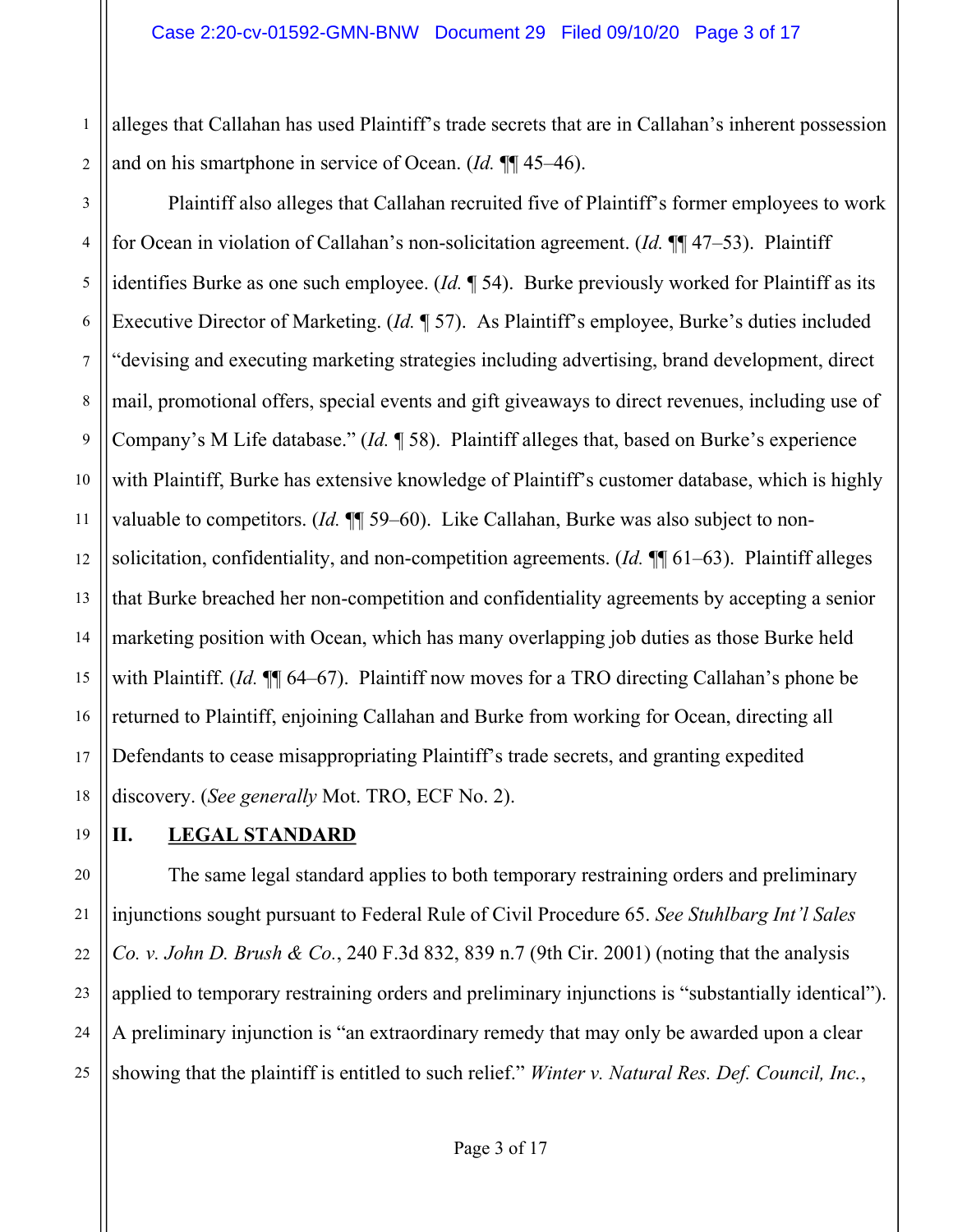2 3 4 5 6 7 8 9 555 U.S. 7, 24 (2008). A court may grant such relief only upon a petitioner's showing of (1) likelihood of success on the merits, (2) likelihood of irreparable harm in the absence of preliminary relief, (3) the balance of equities weighs in petitioner's favor, and (4) an injunction is in the public interest. *Id.* at 20. A temporary restraining order is distinguished by its "underlying purpose of preserving the status quo and preventing irreparable harm just so long as is necessary to hold a hearing, and no longer." *Granny Goose Foods, Inc. v. Brotherhood of Teamsters & Auto Truck Drivers Local No. 70*, 415 U.S. 423, 439 (1974); *see also* Fed. R. Civ. P. 65(b) (limiting temporary restraining orders to 14 days unless extended for good cause, and providing for expedited hearings on preliminary injunctions).

"The urgency of obtaining a preliminary injunction necessitates a prompt determination and makes it difficult to obtain affidavits from persons who would be competent to testify at trial. The trial court may give even inadmissible evidence some weight, when to do so serves the purpose of preventing irreparable harm before trial." *Flynt Distrib. Co., Inc. v. Harvey*, 734 F.2d 1389, 1394 (9th Cir. 1984) (citing 11 C. Wright and A. Miller, Federal Practice and Procedure, Civil, § 2949 at 471 (1973)).

### **III. DISCUSSION**

17

10

11

12

13

14

15

16

18

19

20

21

22

1

# **A. Likelihood of Success on the Merits**

Plaintiff's Complaint asserts claims for: (1) Trade Secret Misappropriation under the federal Defend Trade Secrets Act ("DTSA") and New Jersey Trade Secrets Act ("NJTSA") against all Defendants; (2) Breach of Contract against Burke and Callahan; and (3) Tortious Interference against Callahan and Ocean.<sup>2</sup> (Compl. ¶¶ 86–100, 106–128). The Court's below

<sup>23</sup> 24

 $2$  The Complaint also raises claims for Declaratory Relief, Unfair Competition, and federal RICO violations against all Defendants. (Compl. ¶¶ 92–105, 129–140). However, Plaintiff does not raise these claims in the Motion for TRO as claims for which Plaintiff has a likelihood of success on the merits. (*See* Mot. TRO 15:22– 21:26). The Court therefore does not consider the claims for the purpose of its TRO analysis.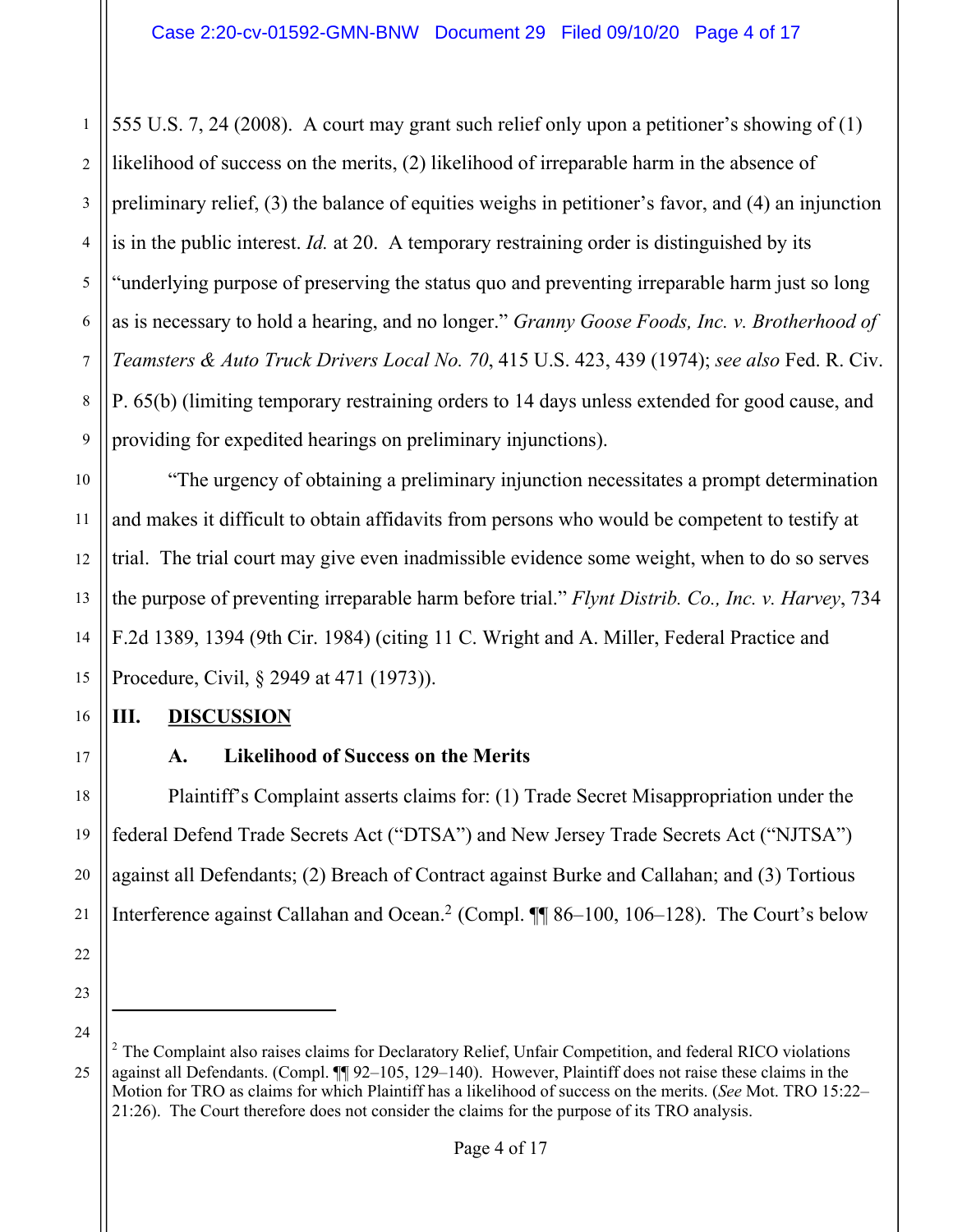1 discussion first addresses Plaintiff's likelihood of success on the merits of its trade secret misappropriation claims.

#### i. Trade Secret Misappropriation

Plaintiff asserts that all Defendants have misappropriated and continue to misappropriate Plaintiff's trade secrets under the DTSA and NJTSA. (*See* Compl. ¶¶ 106–117). In order to state a claim for trade secret misappropriation under the DTSA, Plaintiff must allege: (1) Plaintiff possessed a valuable trade secret; (2) Defendants misappropriated the trade secret through unlawful acquisition, use, or disclosure of the trade secret; and (3) the misappropriation was made in breach of an express or implied contract or by a party with a duty not to disclose. *See* 18 U.S.C. § 1839; *see also Physician's Surrogacy, Inc. v. German*, No. 17-cv-718-MMA, 2018 U.S. Dist. LEXIS 16261, 2018 WL 638229, at \*4–\*5 (S.D. Cal. Jan. 31, 2018); *Switch Ltd. v. Fairfax*, No. 2:17-cv-02651-GMN-VCF, 2018 WL 4181626, at \*3 (D. Nev. Aug. 30, 2018). The NJTSA requires that, "a plaintiff must show the following: '(1) the existence of a trade secret, (2) communicated in confidence by the plaintiff to the employee, (3) disclosed by the employee in breach of that confidence, (4) acquired by the competitor with knowledge of the breach of confidence, and (5) used by the competitor to the detriment of the plaintiff.'" *Oakwood Labs., LLC v. Thanoo*, No. 3:17-cv-05090-PGS-LHG, 2019 U.S. Dist. LEXIS 183347, 2019 WL 5420453, at \*3 (D.N.J. Oct. 23, 2019) (quoting *Givaudan Fragrances Corp. v. Krivda*, No. 08-4409, 2013 U.S. Dist. LEXIS 153437, 2013 WL 5781183, at \*4 (D.N.J. Oct.  $(25, 2013)$ <sup>3</sup>

<sup>25</sup> <sup>3</sup> Plaintiff alleges that the NJTSA is "virtually identical" to the DTSA in all relevant regards. (*See* Mot. TRO 15:23 n.3). However, Plaintiff ignores that the NJTSA also requires demonstrating that a competitor *used* Plaintiff's trade secret to Plaintiff's detriment. Because Plaintiff has not briefed this essential element of its state-law claim, the Court need not analyze Plaintiff's NJTSA claim further as Plaintiff has not shown a likelihood of success on the merits. Therefore, the Court's remaining trade secret misappropriation analysis is confined to the DTSA.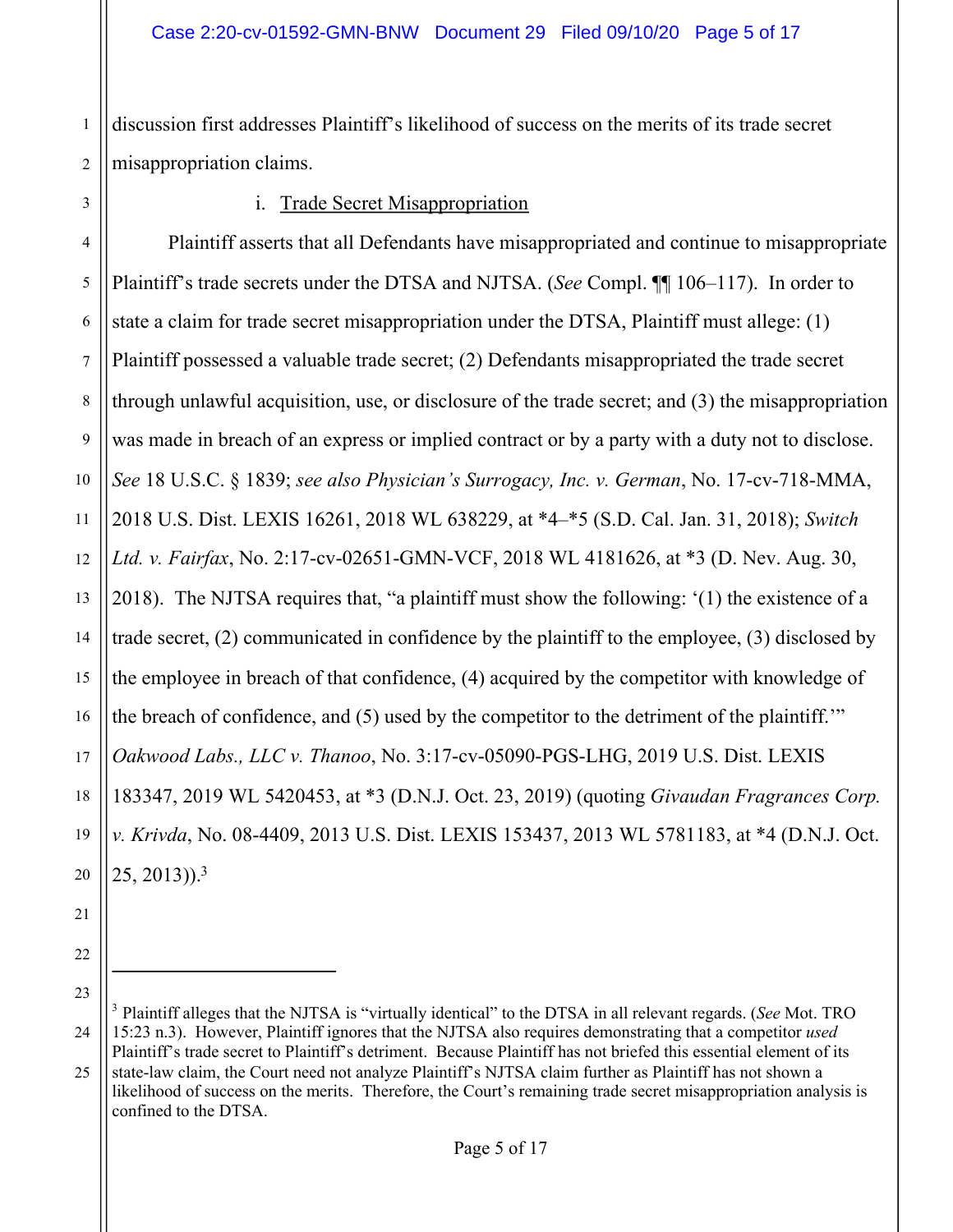1 2 3 4 5 6 The definition of "trade secret" is broad and includes all business information if "(A) the owner thereof has taken reasonable measures to keep such information secret; and (B) the information derives independent economic value, actual or potential, from not being generally known to, and not being readily ascertainable through proper means by, another person who can obtain economic value from the disclosure or use of the information." 18 U.S.C. § 1839(3). "Misappropriation" under the DTSA includes theories of acquisition, disclosure, or use. *See* 18 U.S.C. § 1839(5); *see also Physician's Surrogacy, Inc. v. German*, No. 17-cv-718-MMA, 2018 U.S. Dist. LEXIS 16261, 2018 WL 638229, at \*4–\*5 (S.D. Cal. Jan. 31, 2018). A defendant unlawfully acquires a trade secret if he "knows or has reason to know that the trade secret was acquired by improper means." 18 U.S.C. § 1839(5)(A). "Improper means" include, "theft, bribery, misrepresentation, [or] breach or inducement of a breach of a duty to maintain secrecy  $\ldots$ ." 18 U.S.C. § 1839(6)(A). A defendant may also misappropriate a trade secret through use or disclosure thereof without express or implied consent under certain circumstances. *See* 18 U.S.C. § 1839(5)(B).

The Court first considers the alleged trade secrets at issue. The parties do not dispute that Plaintiff possesses some trade secrets that may be within Callahan's Plaintiff-issued smartphone or known by Callahan and Burke. Rather, Defendants allege that Plaintiff's failure to identify the at-issue trade secrets with particularity is fatal to Plaintiff's claim.<sup>4</sup> (Ocean Resp. 10:5–6, ECF No. 15); (Callahan and Burke ("Employees") Resp. 17:1–3, 17:22–19:5, ECF No. 16). The Court generally agrees that the Motion for TRO does not clearly state what is within

<sup>21</sup>

<sup>&</sup>lt;sup>4</sup> Burke and Callahan briefly argue that Plaintiff may not have taken reasonable steps to secure the information's secrecy because not all of Plaintiff's employees were subject to confidentiality agreements. (Employees' Resp. TRO 18:16–19:4). If Plaintiff is correct that O'Connor, Ebner, and Burch held some of Plaintiff's trade secrets, and if those are the same or similar trade secrets as those held by Burke and Callahan, then Burke and Callahan

<sup>25</sup> may be correct because there is no indication the three were ever subject to confidentiality agreements or noncompetition agreements. (*See* Yeager Decl. ¶ 15, Ex. 1 to Ocean Resp. TRO, ECF No. 15-1). However, based on

the evidence presently before the Court, the Court cannot conclude that the trade secrets held by Callahan and Burke were not subject to reasonable efforts to maintain secrecy.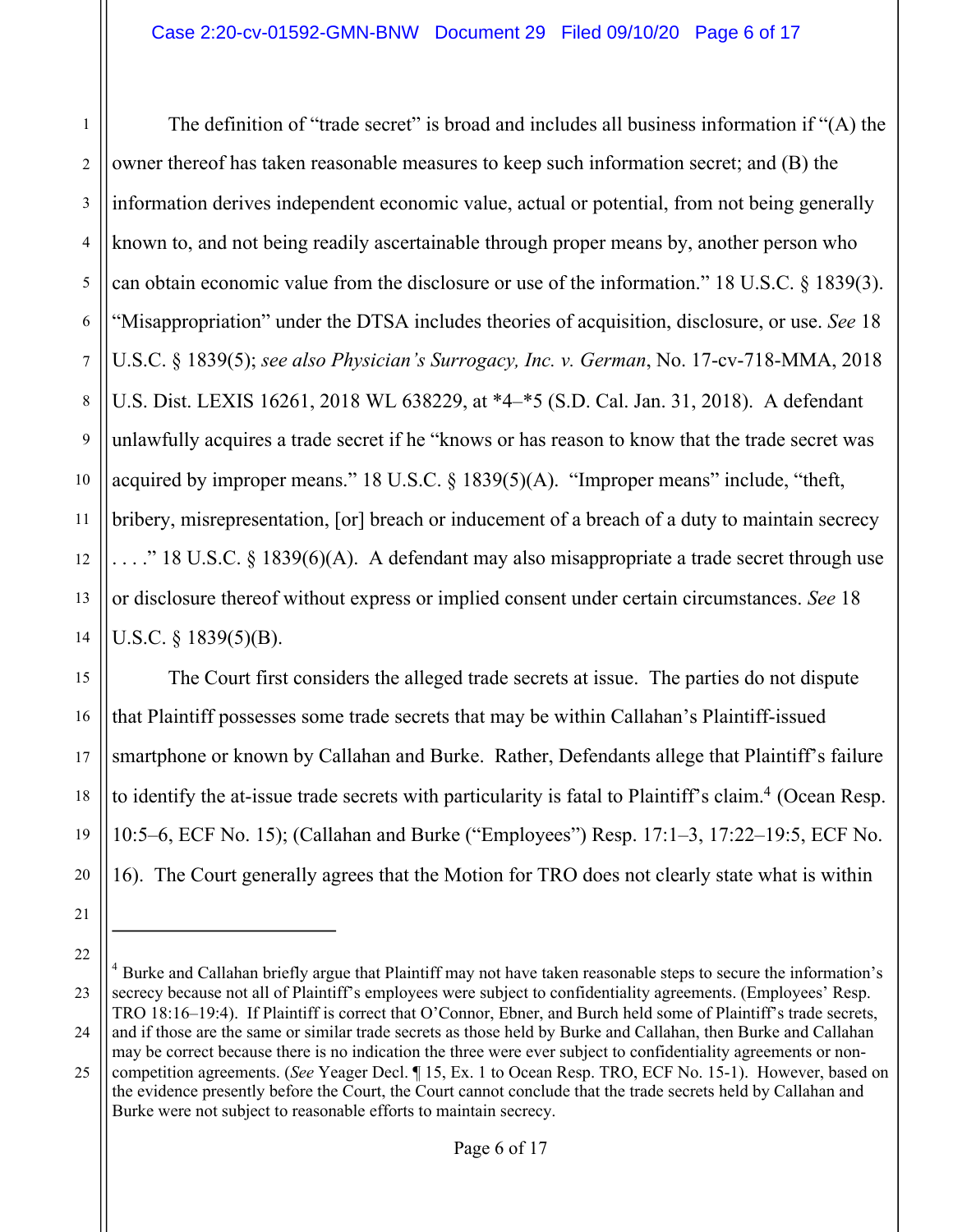1 2 3 4 5 6 7 8 9 10 11 12 13 14 the scope of Plaintiff's allegedly misappropriated trade secrets. (*See* Mot. TRO 16:16–18:10). However, given the broad definition of trade secret, the Court does not find Plaintiff's failure to identify its trade secrets with particularity is fatal to Plaintiff's claim. The Complaint and Motion for TRO allege that Plaintiff's misappropriated trade secrets encompass Plaintiff's "marketing strategy," which at minimum includes Plaintiff's customer lists of its highestspending players and those players' gaming, credit, and hospitality preferences. (*See id.* 16:26– 17:12); (*see also* Compl. ¶¶ 108–110). Customer lists are generally regarded as trade secrets. *See Frantz v. Johnson*, 999 P.2d 351, 358 (Nev. 2000); *IDS Life Ins. Co. v. SunAmerica Life Ins. Co.*, 136 F.3d 537, 543 (7th Cir. 1998). Those players' identities and their preferences are subject to the confidentiality provisions in Burke and Callahan's employment agreements, which indicates Plaintiff's reasonable efforts to maintain the information's secrecy. (*See, e.g.*, Callahan Employment Agreement  $\P$  8, 8.2(c)). Accordingly, the core issue in dispute is whether Plaintiff can demonstrate a likelihood of success on the merits that Defendants have misappropriated Plaintiff's trade secrets.

15 16 17 18 19 20 22 23 Plaintiff alleges that Defendants acquired the trade secrets in two ways: (1) the "intrinsic knowledge" of Burke, Callahan, and other solicited employees<sup>5</sup>; and (2) the information contained in Callahan's Plaintiff-issued cellphone. (*See* Mot. TRO 16:26–18:10); (*see also* Compl. ¶¶ 108–116). Plaintiff alleges that Burke, Callahan, and the solicited employees have "intrinsic knowledge" of Plaintiff's most important customers' preferences, and all of the employees have conspired to misappropriate those trade secrets. (*See* Compl. ¶¶ 16, 111–12, 115–16). Plaintiff alleges that it took reasonable measures to protect this intrinsic knowledge by subjecting Burke and Callahan to contracts "that prohibited them from disclosing [Plaintiff's] trade secrets, using them while employed by a competing casino, or soliciting

24 25

<sup>&</sup>lt;sup>5</sup> Plaintiff alleges that Callahan also solicited Ted Herzchel, Christopher O'Connor, Stephen Ebner, and Ryan Burch (collectively, the "solicited employees") to work for Ocean. (Compl. 168).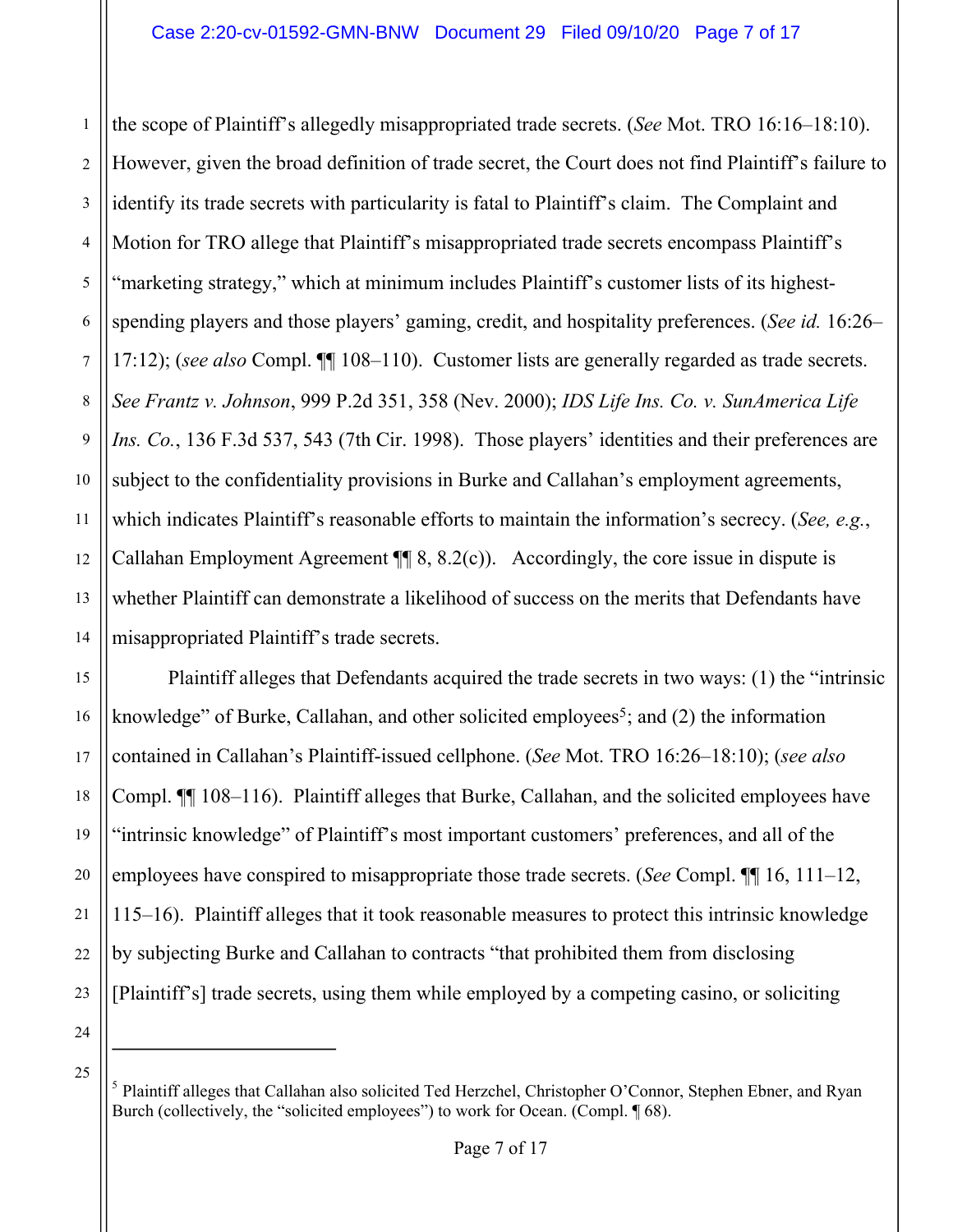1 2 3 4 5 6 [Plaintiff's] employees or customers." (Mot. TRO 17:8–11). Plaintiff asserts that "there is no plausible way a competitor, such as Ocean, could readily ascertain [Plaintiff's] particular marketing strategy in regard to its highest level patrons without Callahan and Burke disclosing that information to Ocean." (*Id.* 17:12–16). Plaintiff also asserts that Burke and Callahan are misappropriating its trade secrets by working in positions with the same functions as those Defendants held with Plaintiff. (*Id.*17:25–18:2).

7 8 9 10 11 12 13 14 15 16 17 18 The Court finds that Plaintiff's allegations support a claim to injunctive relief for trade secret misappropriation against Callahan, only. The Court first considers Plaintiff's allegation that Callahan misappropriated Plaintiff's trade secrets by soliciting Ebner, O'Connor, and Burch.<sup>6</sup> Plaintiff does not provide evidence that the intrinsic knowledge these employees possessed are trade secrets because Plaintiff has provided no evidence of the information held by these employees, or that the employees were subject to confidentiality agreements or other reasonable efforts to maintain the information's secrecy. (*See* Compl. ¶ 71) (alleging they were bound by New Jersey, federal, and Common law to not disclose Plaintiff's trade secrets). To the contrary, Ocean's Vice President of Human Resources has attested that, to the best of her knowledge, Ebner, O'Connor, and Burch were not subject to confidentiality agreements. (Yeager Decl. ¶ 15, Ex. 1 to Ocean Resp. TRO, ECF No. 15-1). Thus, these employees' intrinsic knowledge is not subject to trade secret protection.

20 The Court now turns to Callahan and Burke—the only Ocean employees named as Defendants in the case. Plaintiff alleges that Callahan, who served as its Vice President of Relationship Marketing, had extensive knowledge of Plaintiff's top customers who gambled approximately \$1.5–\$4 million per visit. (Compl. ¶¶ 14–17). During his time with Plaintiff, Callahan allegedly developed extensive relationships with Plaintiff's customers and learned

19

21

22

23

<sup>25</sup>  $6$  Plaintiff also alleges that Callahan solicited Ted Hezchel, another employee subject to restrictive covenants. (Compl. ¶ 70). However, Plaintiff does not allege what position Hezchel holds with Ocean and what trade secrets he may possess.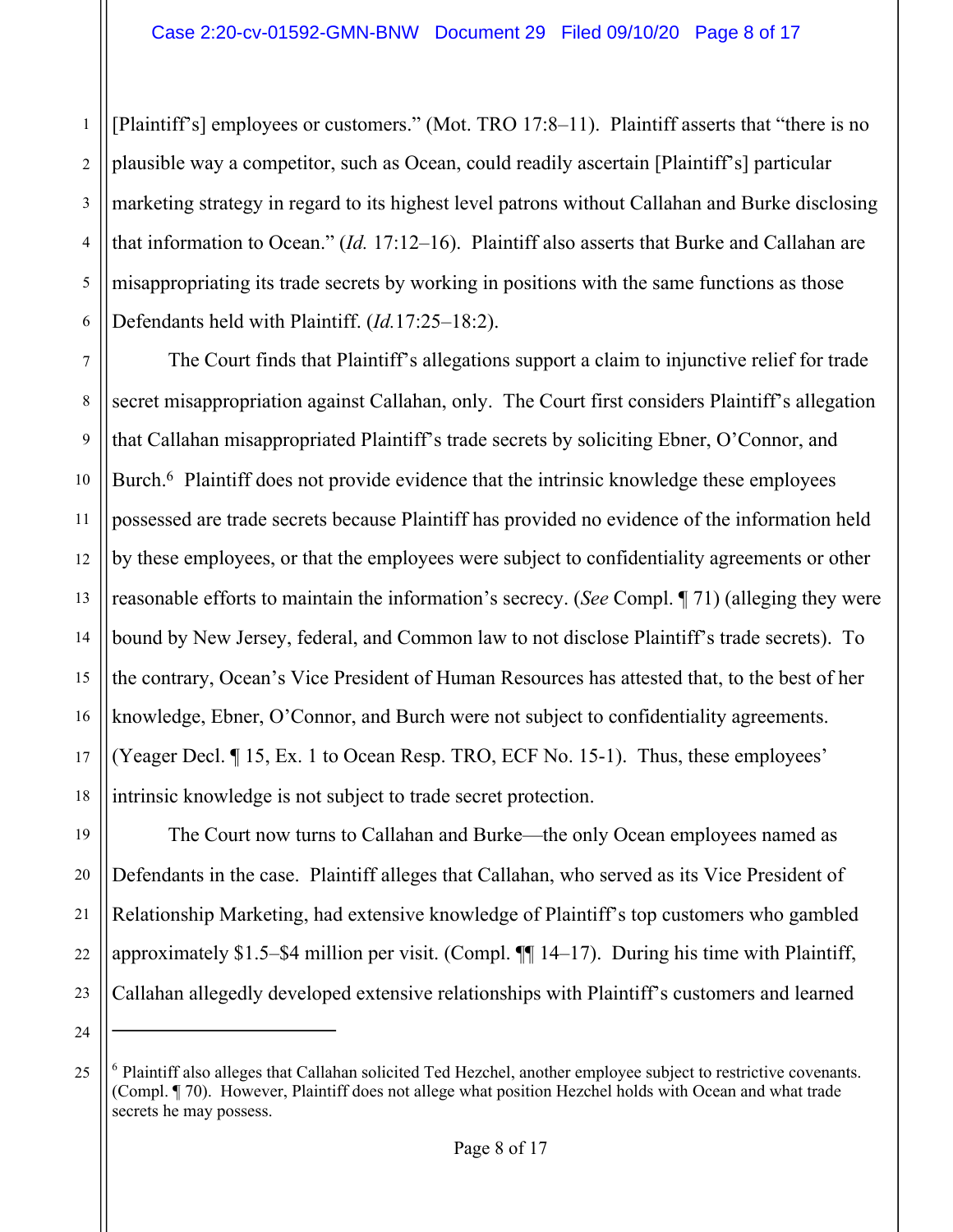1 2 3 4 5 6 7 8 9 10 11 12 13 14 their "particular wants and needs, permissions sought, accommodation preferences, schedules, gaming habits, credit requirements, comp requirements, and staffing preferences." (*Id.* ¶¶ 19, 32). Callahan's knowledge of Plaintiff's trade secrets was allegedly compounded by Callahan having retained his work phone, which contained the contact information of Plaintiff's top customers as well as text message conversations describing their preferences. (*Id.* ¶ 20). Callahan's intrinsic knowledge of Plaintiff's guests and the information on the Plaintiff-issued phone were allegedly subject to reasonable efforts to maintain their secrecy because: (1) Callahan was subject to a confidentiality agreement that encompassed information learned through customer relationships; and (2) Callahan was subject to a non-competition agreement that did not allow him to work in a substantially similar capacity with a competitor for twelve months. (*Id.* ¶¶ 34–37). Plaintiff alleges that Callahan misappropriated Plaintiff's trade secrets by (1) using his knowledge of customer preferences in service of Ocean by attempting to recruit Plaintiff's customers to play at Ocean; and (2) doing so on his improperly retained work phone. (*Id.* ¶¶ 20, 34, 44–46).

15 16 17 18 19 20 21 22 Callahan responds<sup>7</sup> that Plaintiff's allegations against him about contacting Plaintiff's customers are speculative, and his new job with Ocean—Senior Vice President of Hotel Operations—is not in violation of his non-compete because he does not perform substantially similar functions. (Employees' Resp. 8:11–9:25); (Yeager Decl. ¶ 6); (Callahan Decl., Ex. 2 to Employees' Resp. TRO, ECF No. 16-2). The Court need not reach the issue of whether Callahan is serving in a similar position because Plaintiff provides a sworn declaration from James Bruno, Plaintiff's Vice President of Casino Operations, that several top customers either told him Callahan had solicited them to play at Ocean or did in fact leave Plaintiff to play at

<sup>24</sup> 25 <sup>7</sup> Plaintiff also argues that the Court should disregard Burke and Callahan's Response because it was submitted shortly after the deadline in violation of the local rules. (*See* Pls.' Reply 4:6–5:9). Notably, if Plaintiff wanted the Court to strike the response as untimely, Plaintiff was required to file the request for relief as a separate document; a rule it should be familiar with for having disregarded it once already in this case. *See* LR IC 2-2(b); *see also* Clerk's Notice, ECF No. 6.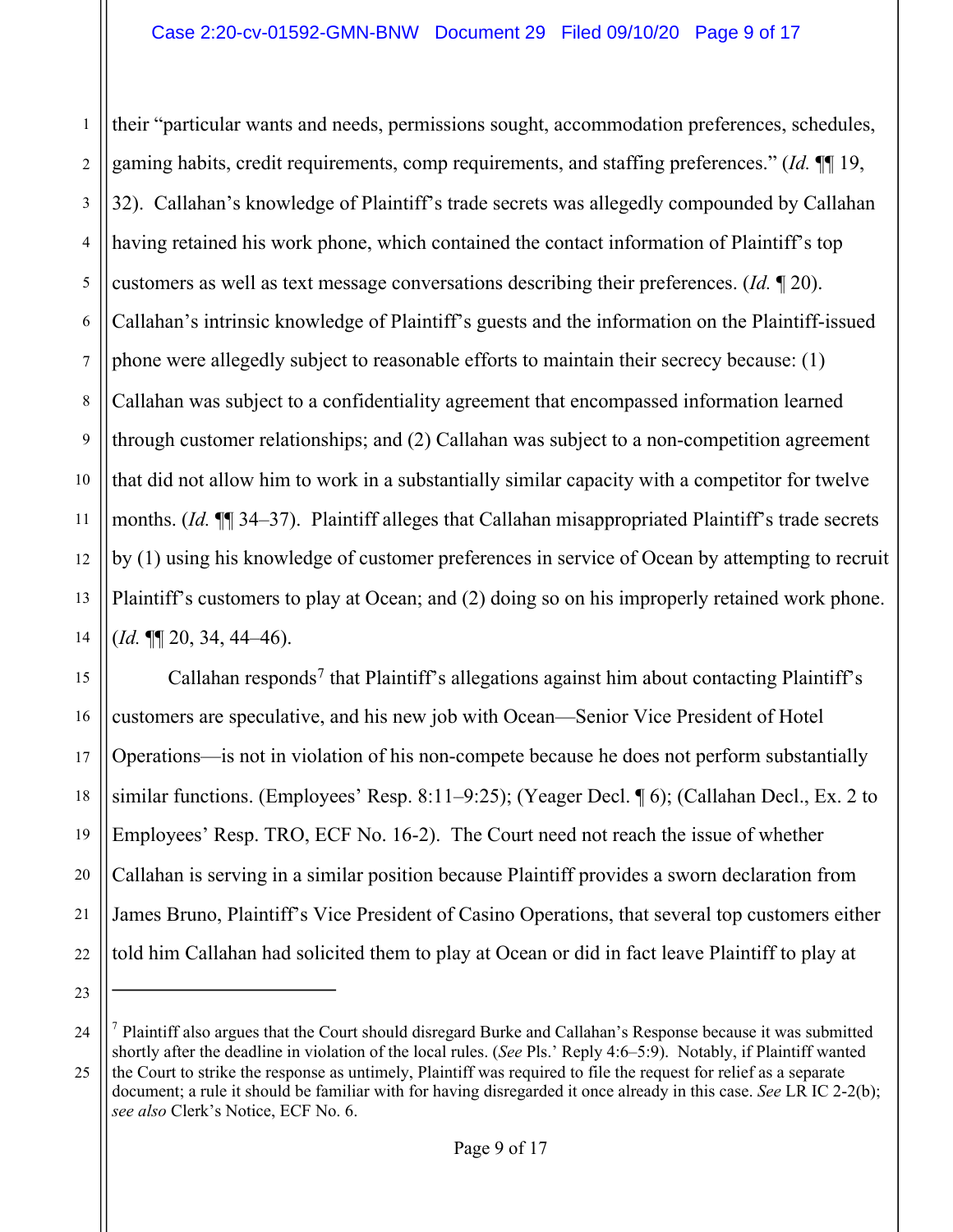1 2 3 4 5 6 7 8 9 10 11 12 13 Ocean. (*See* Bruno Decl. ¶¶ 5–11, ECF No. 12). Plaintiff also provides evidence that the phone bill associated with Callahan's Plaintiff-issued phone confirms that Callahan contacted several of Plaintiff's top customers. (Turner Decl. ¶¶ 5–16, ECF No. 13). The evidence suggests that even if Callahan could perform his job with Ocean without violating his non-competition agreement, he has likely engaged in behavior that violates both his confidentiality and noncompetition agreements. The conduct violates the DTSA because it is the nonconsensual use of a trade secret in breach of a duty to maintain the information's secrecy. *See* 18 U.S.C. § 1839(5)(b)(ii)(II). The Court therefore finds that Plaintiff has shown a likelihood of success on the merits of its trade secret misappropriation claim against Callahan. However, Plaintiff has not produced evidence that Ocean knew about the conduct or otherwise induced the customer contacts, and the evidence before the Court does not show a likelihood of success against Ocean. Ocean represents that it informed Callahan that it expected him to abide by any restrictive covenants he entered with Plaintiff. (Yeager Decl. ¶ 11).

14 15 16 17 18 19 20 21 The Court next reviews Plaintiff's allegations against Burke. Plaintiff alleges that Burke breached her non-competition agreement by accepting a marketing position with Ocean after having held a marketing position with Plaintiff, which will inevitably result in the disclosure of Plaintiff's trade secrets. (*See* Compl. ¶¶ 59–67). Plaintiff also alleges that Ocean misappropriated plaintiff's trade secrets by inducing Plaintiff to breach her non-competition agreements and confidentiality agreements. (*Id.* ¶ 74). Accordingly, the trade secret misappropriation allegations against Burke and Ocean present the same issues as whether Burke breached her non-competition or confidentiality agreements.

22 23 24 25 Burke does not argue that her role with Ocean complies with her non-competition agreement with Plaintiff. Instead, Burke responds that she is exempt from her non-competition agreement because she followed the procedures of the Employee Good Cause Termination provision of her Employment Agreement. (Employees Resp. 10:1–11:16). She alternatively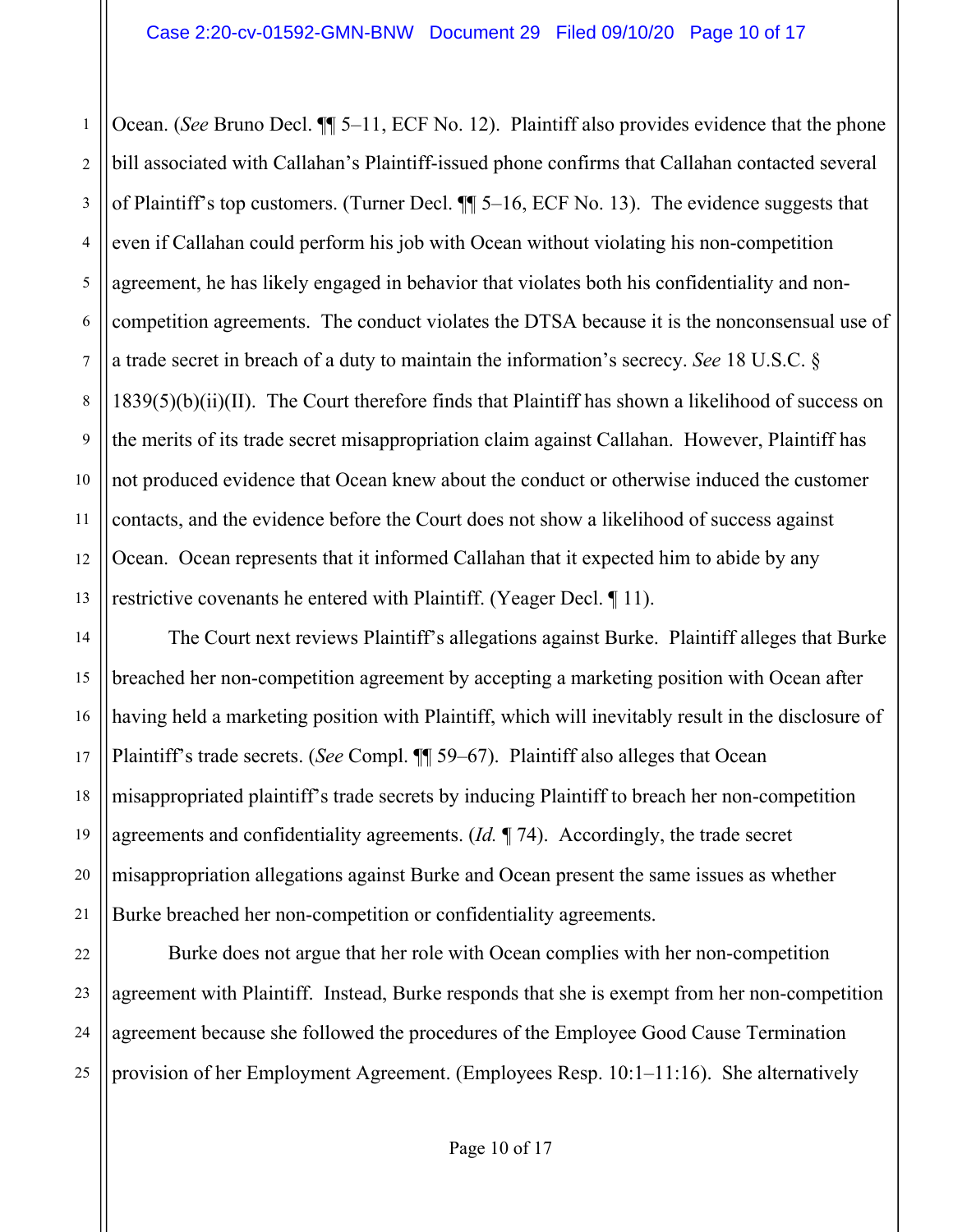argues that whether she is exempt from her non-competition agreement under the Good Cause Termination provision is subject to arbitration, and issues of arbitrability should be left to the arbitrator. (*Id.* 11:17–22).

Section 10.3 of Burke's Employee Agreement provides a provision for an employee to terminate her Agreement for good cause. (*See* Burke Agreement § 10.3, Ex. F to Mot. TRO, ECF No. 2-6). The provision explains that an employee must give the employer thirty days written notice that specifies the facts and circumstances providing good cause within thirty days of the event constituting good cause. (*Id.*). After the employee provides notice, the employer may keep the Employee Agreement in effect by either curing the breach or declaring that it disputes good cause exists. (*Id.*). If the employer disputes good cause exists, the dispute goes to binding arbitration. (*See id.* § 12). If an employee successfully achieves a good cause termination, the non-competition provision "no longer applies." (*Id.* § 10.3.4). However, the provision providing for arbitration says that "Nothing herein shall preclude or prohibit . . . Company seeking or obtaining injunctive or other equitable relief." (*Id.* § 12).

Here, Burke alleges that she provided several reasons she should be released from employment under the Good Cause Termination provision to Plaintiff's president, Melanie Johnson. (Employees' Resp. 10:10–20); (*see also* Burke Emails, Ex. 1 to Burke Decl., ECF No. 16-1). Johnson allegedly responded that, "the non-compete will remain as stated below." (*Id.*  10:20). Burke claims that Johnson did not cure the breach, declare a dispute existed, or contest that the reasons provided satisfied the "good cause" requirement under the agreement. (*Id.* 11:1–12). Plaintiff argues that Burke's notice did not comply with the procedure set out in the Employment Agreement, Burke did not give Plaintiff thirty days advance notice of the violation, and the notice was merely an attempt to renegotiate the restrictive covenants rather than invoke the Good Cause Termination provision. (Reply 10:9–19).

1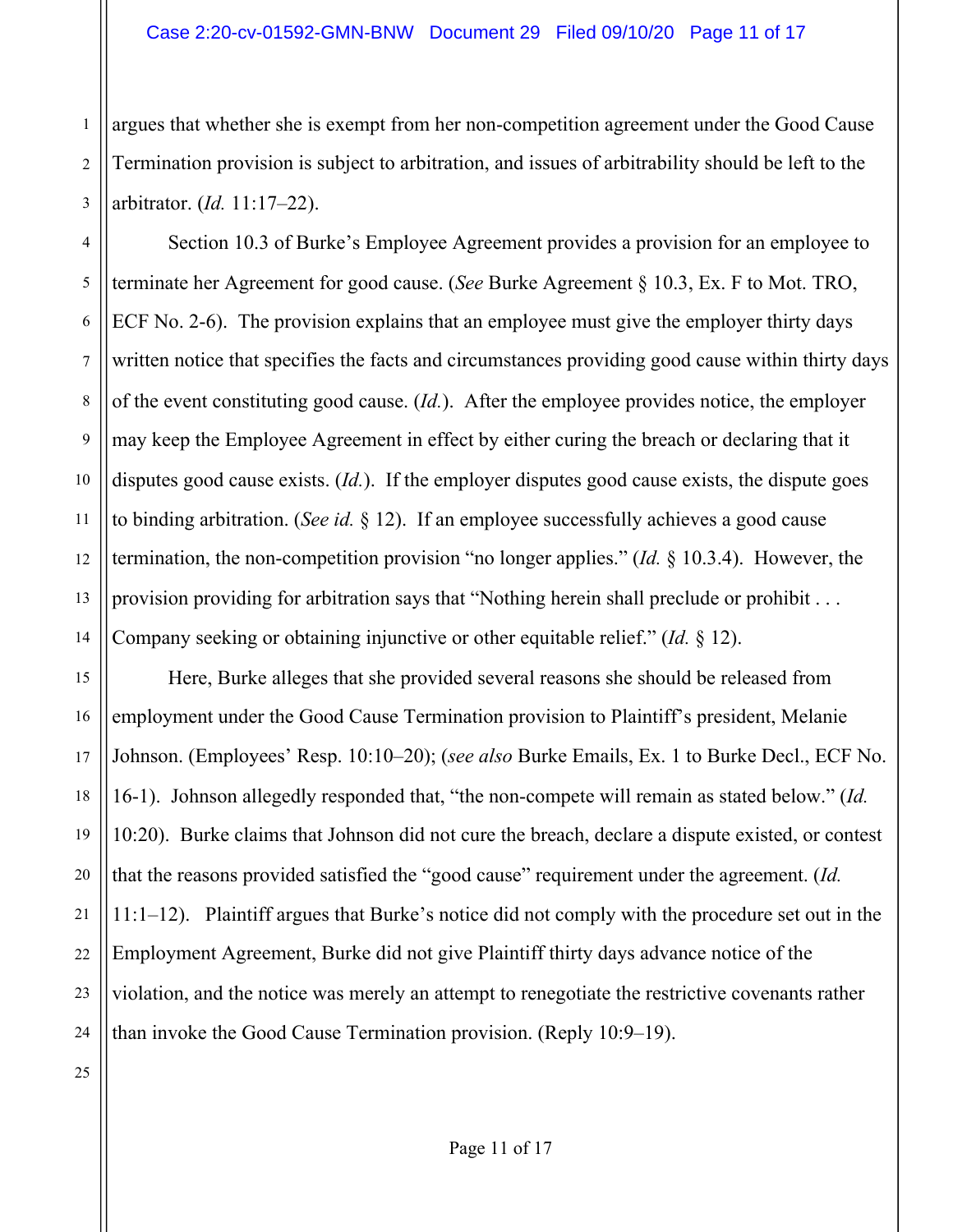1 2 3 4 5 6 7 8 9 10 11 12 13 14 The Court finds that Plaintiff has shown a likelihood of success on the merits that Burke violated her non-competition agreement. The emails between Burke and Johnson show that Burke did not attempt to invoke the Good Cause Termination provision; rather, she highlighted her concerns about her new job duties in an attempt to renegotiate her non-compete agreement before concluding her employment term with Plaintiff. (*See* Burke Emails) ("After eighteen years of service for Borgata and working through the pandemic to prepare the business for success, I hope to leave on a high note. . . . I have fulfilled my agreement with Borgata and request to be released from the non-compete period based on the following factors . . . ."). Whether Plaintiff successfully invoked the agreement is an issue of arbitrability to be decided by the Court unless the parties agreed otherwise. *See Rent-A-Center, W., Inc. v. Jackson*, 561 U.S. 63, 68–70 (2010). Here, there is no indication that the parties agreed to arbitrate issues of arbitrability. Even if the dispute is arbitrable, Burke's right to arbitration does not affect Plaintiff's right to seek injunctive relief per the terms of the Agreement. (Employee Agreement § 12).

15 16 17 18 19 20 21 22 23 24 25 Nevertheless, although Plaintiff has demonstrated that Burke is in breach of her noncompetition agreement, it has not alleged facts that Plaintiff has disclosed a trade secret or inevitably will disclose trade secrets of Plaintiff during Burke's employment with Ocean. Mere similarity of employment does not establish threatened misappropriation, and "the issuance of an injunction based on a claim of threatened misappropriation *requires a greater showing than mere possession* by a defendant of a trade secret by proper means." *See Power Integrations, Inc. v. De Lara*, No. 20-cv-410-MMA, 2020 U.S. Dist. LEXIS 52724, 2020 WL 1467406, at \*19 (S.D. Cal. Mar. 26, 2020) (emphasis original) (quoting *Cent. Valley Gen. Hosp. v. Smith*, 75 Cal. Rptr. 2d 771, 792 (Cal. Ct. App. 2008)). The Court finds Plaintiff's evidence that Burke will inevitably use or disclose Plaintiff's customer database while working for Ocean unconvincing; the claim is based only on conclusory allegations. Likewise, the Court cannot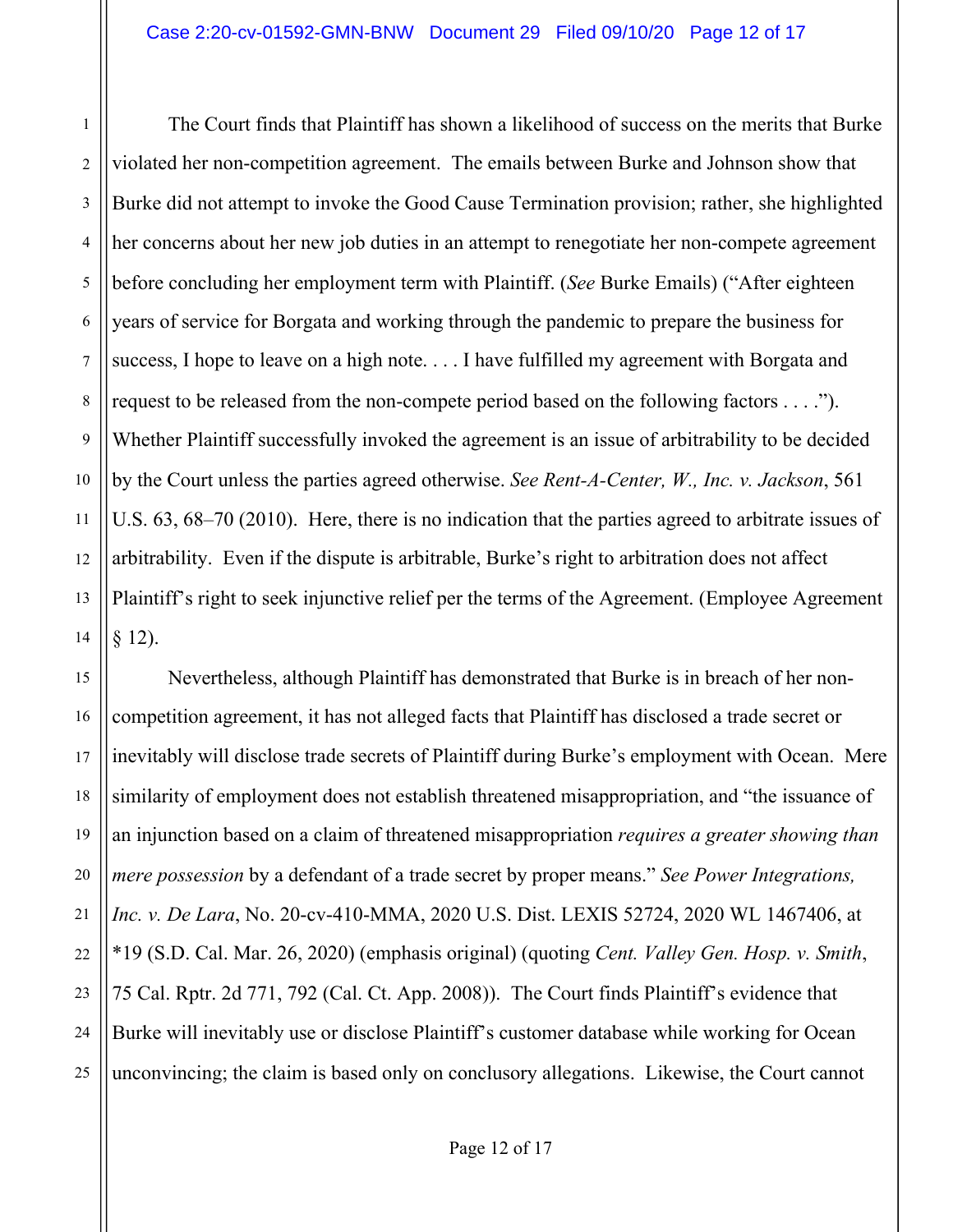2 conclude that Ocean misappropriated Plaintiff's trade secrets vis-a-vi inducing Burke to breach either her confidentiality or non-compete agreement.

ii. Breach of Contract

Although the Court finds in the immediately preceding discussion that Plaintiff has not demonstrated a likelihood of success on the merits against Burke for trade secret misappropriation, the Court finds that Burke is in breach of its Employment Agreement with Plaintiff by violating the non-competition provision. The Court next considers whether Plaintiff has shown a likelihood of success on the merits against Ocean for tortious interference.

#### iii. Tortious Interference

Plaintiff alleges that Ocean tortiously interfered with Callahan and Burke's employment agreements by soliciting them to work for Ocean in contravention of the agreements. (Compl. ¶¶ 93–95). To state a claim for tortious interference under New Jersey law, a plaintiff must prove, "(1) she has some reasonable expectation of economic advantage; (2) the defendants' actions are malicious in the sense that the harm is inflicted intentionally and without justification or excuse; (3) the interference causes the loss of the prospective gain or there is a reasonable probability that the plaintiff would obtain the anticipated economic benefit; and (4) the injury causes the plaintiff damage." *Singer v. Beach Trading Co.*, 876 A.2d 885, 895 (N.J. Ct. App. 2005). Here, Plaintiff has offered no evidence that Ocean acted to intentionally harm Plaintiff without cause or excuse by hiring Callahan and Burke. Nor has Plaintiff alleged its damages. Accordingly, Plaintiff has not shown a likelihood of success on the merits on its tortious interference claim. The Court proceeds by analyzing the remaining factors for whether a TRO should issue.

1

3

4

5

6

7

8

9

10

11

12

13

14

15

16

17

18

19

20

21

22

23

24

25

#### **B. Likelihood of Irreparable Harm**

To carry its burden, Plaintiff must also establish that it will likely suffer irreparable harm without the issuance of injunctive relief. *Winter*, 555 U.S. at 21. Plaintiff must "demonstrate a

Page 13 of 17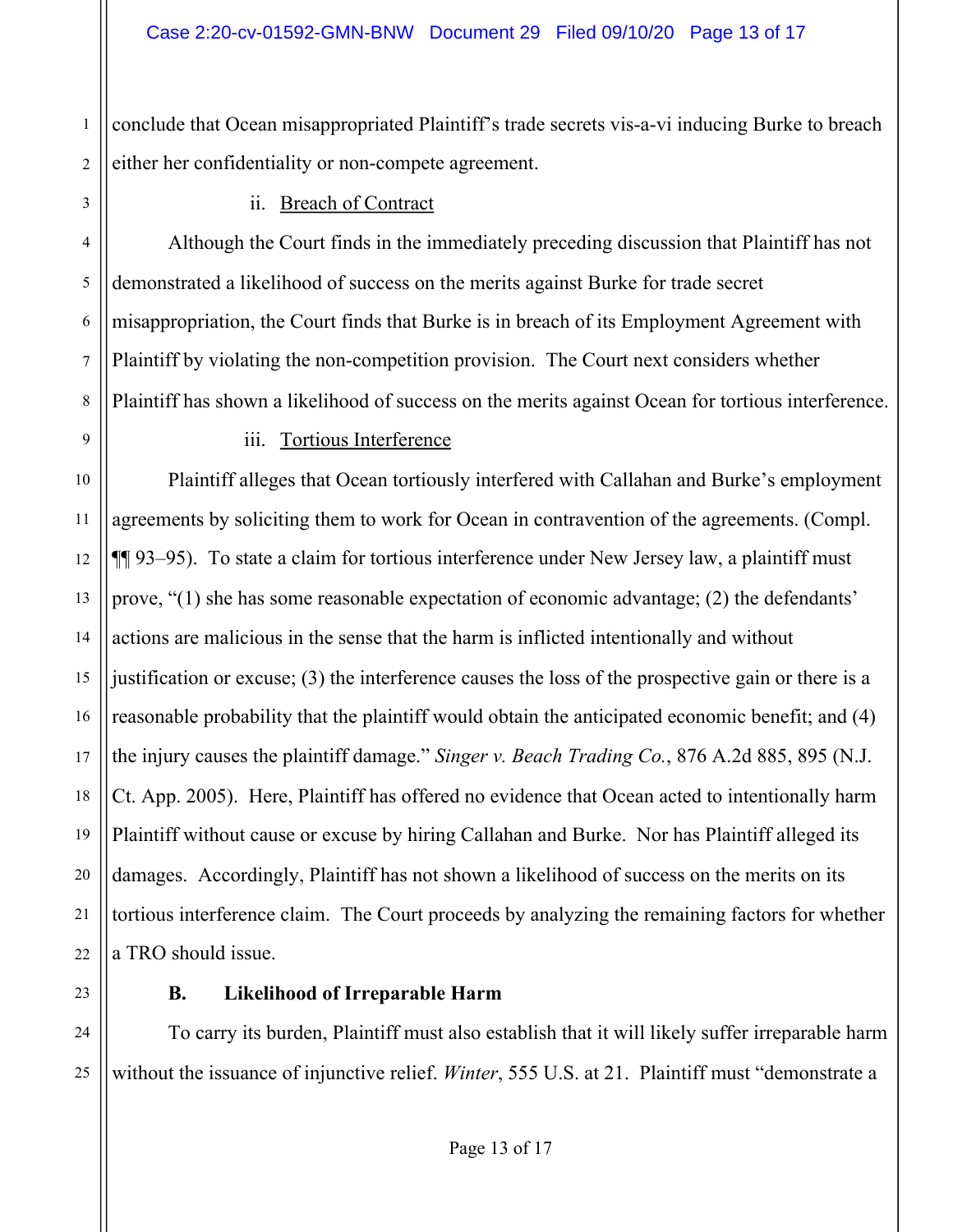likelihood of irreparable injury—not just a possibility—in order to obtain preliminary relief." *Id.*

Here, Plaintiff has shown that allowing Defendants to continue to use Plaintiff's trade secrets and confidential information would likely result in immediate and irreparable injury to Plaintiff in the form of loss of income, loss of goodwill, damage to its reputation, and damage to its business relationships. (Compl.  $\P$  106–117); (Turner Decl.  $\P$  1–16); (Bruno Decl.  $\P$  1– 11); *see Saini v. Int'l Game Tech.*, 434 F. Supp. 2d 913, 919 (D. Nev. 2006) (holding that the harm occasioned by disclosure of trade secrets or confidential information is sufficient to meet the irreparable harm requirement); *WeRide Corp. v. Kun Huang*, 379 F. Supp. 3d 834, 853 (N.D. Cal. 2019); *Planned Parenthood of Great Nw. & Hawaiian Islands, Inc. v. Azar*, 352 F. Supp. 3d 1057, 1065 (W.D. Wash. 2018). The likelihood of irreparable harm element is therefore satisfied.

#### **C. Balance of Equities**

In cases where a plaintiff has shown a defendant is likely misappropriating a trade secret, courts have routinely held that the degree of hardships favors the plaintiff. *See, e.g.*, *WeRide Corp.*, 379 F. Supp. 3d at 854. Regarding only use or disclosure of Plaintiff's trade secrets, if Burke and Callahan are not in positions to use Plaintiff's trade secrets or are not using them, then imposition of a narrowly tailored temporary restraining order will not harm Defendants. Conversely, even if Defendants are using Plaintiff's trade secrets, imposing this temporary restraining order will not harm any of Defendants' legitimate business and will only protect Plaintiff's rights. As such, this factor favors Plaintiff.

Different issues arise when a plaintiff requests the Court to force the termination of an employment agreement. The Defend Trade Secrets Act codifies a policy against enjoining employment even when competitive employment may result in the disclosure of trade secrets. *See* 18 U.S.C. 1836(b)(3)(A)(i)(I) (preventing courts from granting injunctions that "prevent a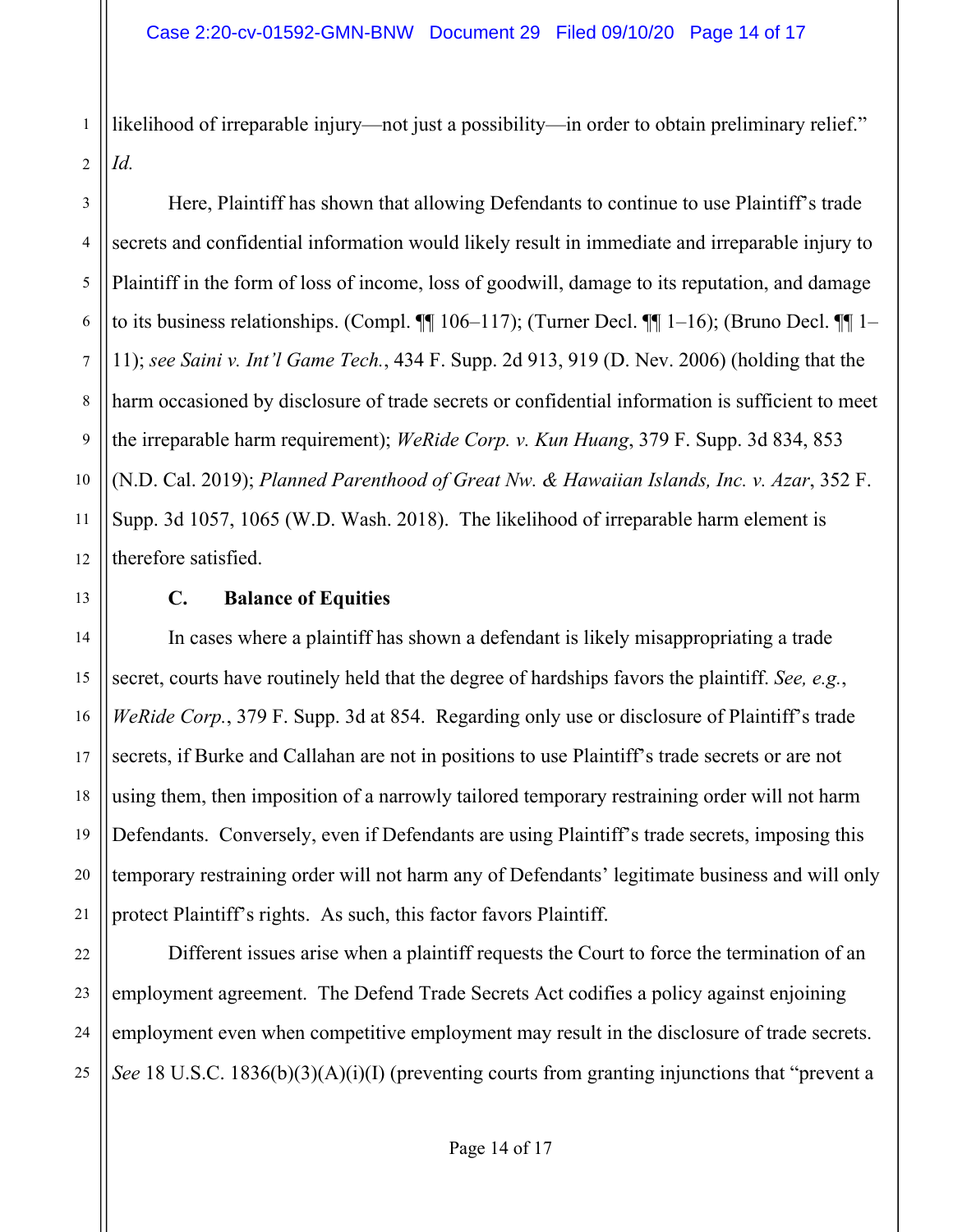1 2 3 4 5 6 7 8 9 10 person from entering into an employment relationship, and [requiring] that conditions placed on such employment shall be based on evidence of threatened misappropriation and not merely on the information the person knows."). Even if an injunction is sought to enforce a noncompetition agreement, the agreement may only be enforced if there is a proprietary interest of the employer at stake worthy of judicial protection. *See Ingersoll-Rand Co. v. Viavatta*, 542 A.2d 879, 892 (N.J. 1988). Here, Plaintiff's only alleged proprietary interests in Burke's employment stem from the trade secrets she allegedly possesses. Therefore, pursuant to the DTSA's limitation on injunctive relief enjoining employment, the Court finds that Burke and Callahan must remain in their jobs with Ocean, and the Court can fashion a remedy to protect against threatened misappropriation of trade secrets.<sup>8</sup>

12 13 14

15

16

17

18

19

20

21

22

23

11

# **D. Public Interest**

"The public interest analysis for the issuance of [injunctive relief] requires [district courts] to consider whether there exists some critical public interest that would be injured by the grant of preliminary relief." *Alliance for the Wild Rockies v. Cottrell*, 632 F.3d 1127, 1138 (9th Cir. 2011) (citation omitted). In this case, the Court finds no such public interest that would be injured by the issuance of such injunctive relief.

Moreover, the public interest favors imposing a temporary restraining order. As this District has held, "there is a strong public interest in protecting trade secrets, as evidenced by the existence of the DTSA and [similar state law]." *Protection Techs., Inc. v. Ribler*, No. 3:17 cv-00144-LRH-WGC, 2017 WL 923912, at \*3 (D. Nev. Mar. 8, 2017). Accordingly, the Court finds that Plaintiff has satisfied the requirements of imposing a temporary restraining order on Defendants and grants the Motion in part.

<sup>24</sup> 25 <sup>8</sup> Although Plaintiff may be able to win enforcement of Burke's non-competition agreement to protect against disclosure of trade secrets under New Jersey state law, the Court finds it inappropriate to do so here because Plaintiff has not demonstrated a likelihood of success that Burke threatens to disclose Plaintiff's trade secrets by virtue of her employment with Ocean. *See Coskey's Television & Radio Sales and Serv., Inc. v. Foti*, 602 A.2d 789, 794 (N.J. Ct. App. 1992). To do otherwise would cause undue hardship to Burke.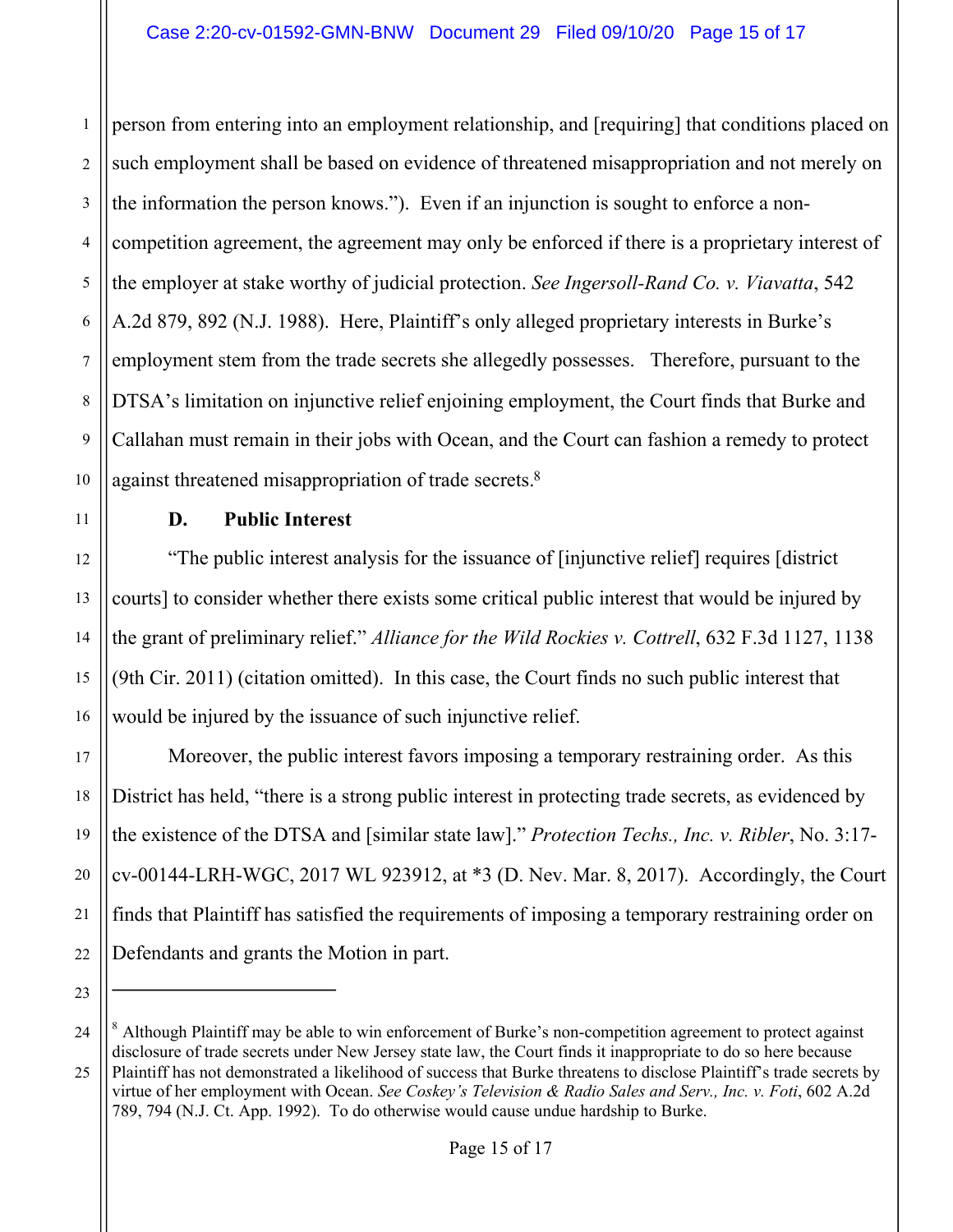#### **E. Bond**

1

2

3

4

5

6

7

8

9

The issuance of a temporary restraining order is conditioned on the movant posting security "in an amount that the court considers proper to pay the costs and damages sustained by any party found to have been wrongfully enjoined or restrained." Fed. R. Civ. P. 65(c). "The district court is afforded wide discretion in setting the amount of the bond, and the bond amount may be zero if there is no evidence the party will suffer damages from the injunction." *Conn. Gen. Life Ins. Co. v. New Images of Beverly Hills*, 321 F.3d 878, 882 (9th Cir. 2003). Further, a strong likelihood of success on the merits may favor "a minimal bond or no bond at all." *California v. Tahoe Regional Planning Agency*, 766 F.2d 1319, 1326 (9th Cir. 1985).

10 Given the likelihood that Plaintiff will succeed on the merits on some of its claims, the limited hardship that a narrow temporary restraining order will impose, and the absence of Defendants' briefing about whether Plaintiff need post bond, there is a low probability that Defendant will suffer damages caused by an improperly granted temporary restraining order. The Court therefore declines to order a bond in this case.

### **IV. CONCLUSION**

**IT IS HEREBY ORDERED** that Plaintiff's Motion for Temporary Restraining Order is **GRANTED** with respect to Callahan and Burke. Plaintiff's Motion is **DENIED** as against Ocean.

**IT IS FURTHER ORDERED** that Callahan and Burke are **TEMPORARILY RESTRAINED** from contacting, soliciting, diverting, or otherwise interfering with any past, prospective, or current patrons or clients of Plaintiff;

**IT IS FURTHER ORDERED** that Callahan and Burke are **TEMPORARILY RESTRAINED** from retaining, using, or disclosing to Ocean, or any other competitor of Plaintiff, any confidential, non-public information or trade secrets of Plaintiff;